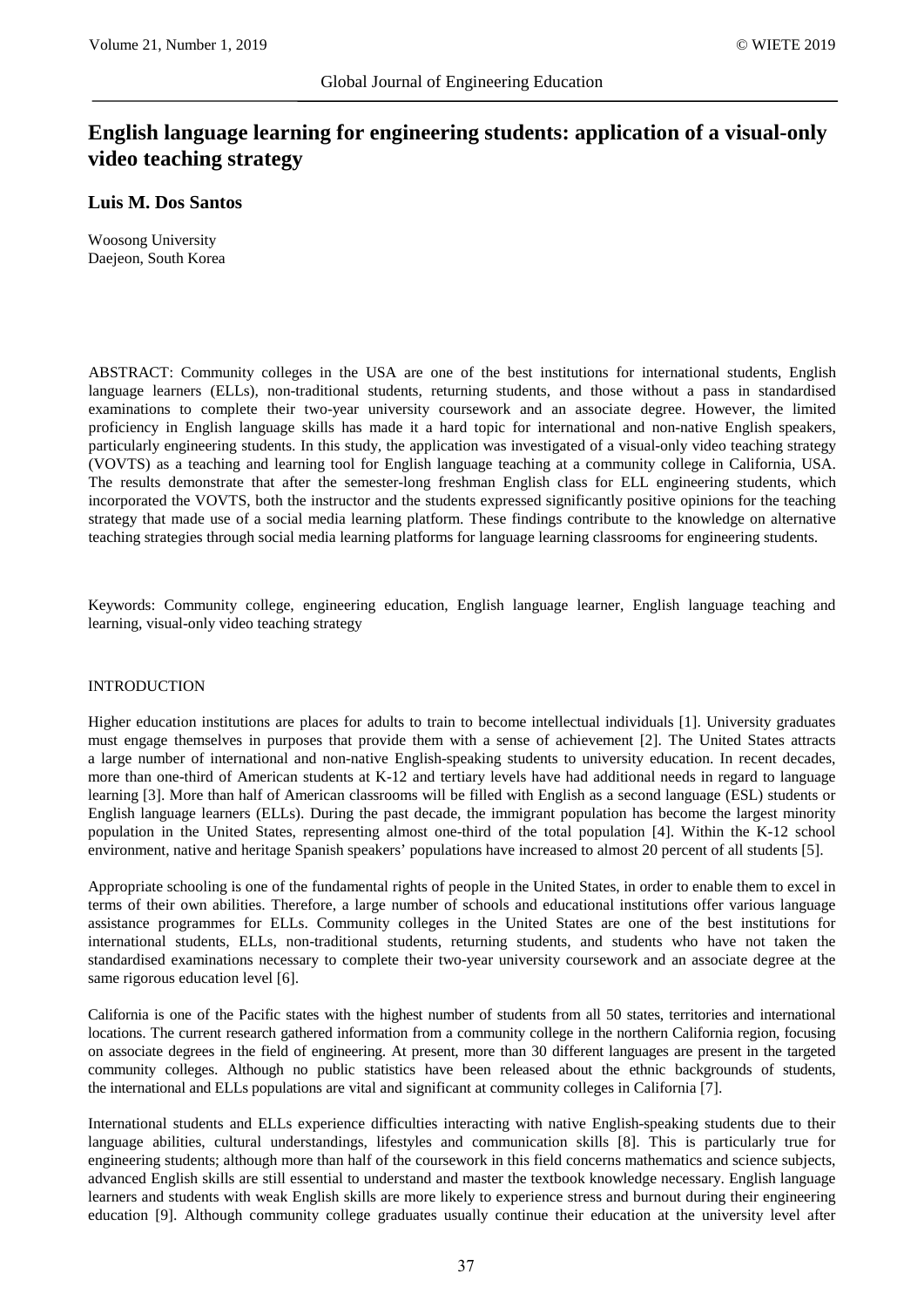completing an associate degree, their inability to communicate well in English has been considered one of the causes of negative learning experiences and unemployment in current society.

International and ELL graduates usually reach a competent English language level (i.e. an overall score of 6.0 in the international English language testing system (IELTS)) before graduation [10]. However, engineering graduates usually lack verbal communication and interpersonal skills at the industrial level, where professional exchanges are hardly conducted. In fact, Chinese and Spanish are the most spoken languages in the present decade. Despite this, most international, professional, industrial, and commercial exchanges and communication tend to be conducted in English. It is therefore essential for engineering graduates to master English and be able to use English to further their education and career development throughout their lives [11].

As of 2018, there were more than 20,000 enrolled students at the community college under study in this research, and more than one-third of the students were ELLs. Based on the present enrolment profiles of the community college, about 15 percent of enrolled students are studying on one of the engineering associate degree programmes. In other words, approximately 3,000 community college students are enrolled in engineering programmes. This study is a response to demands to assess the potential of social media and technology teaching strategies with scientific learning materials for engineering ELL community college students, in order to improve their English skills. In particular, there is a need to examine the potential of social media and technology teaching strategies with scientific learning materials to not only increase the overall language skills and language outcomes of students, but also to prove that they are potentially an effective way to increase the motivation and learning experience of engineering students at the community college level.

#### LITERATURE REVIEW

The academic subject of engineering was originally created in Western society, at tertiary-level institutions and laboratories [12]. Therefore, English is one of the leading languages in the field of engineering, even in terms of international and intercultural exchange and research. Therefore, engineering students need to acquire an advanced level of English in order to attend conferences, participate in advanced research projects and work at international laboratories [13]. Engineers without advanced English skills are limited to their own regional research laboratories, which could prevent them from advancing their skills and passing them on to the next generation [14].

Before the innovation of technological learning, ELLs usually learnt English at their educational institutions and within regional communities, which often prevented engineering students from acquiring a particular language [14]. The frequency of use of social media and technology teaching strategies in ELL courses has grown significantly in the present decade. Currently, a large number of Web sites, videos and textbook learning platforms exist in order to cater to ELLs who want to improve their English skills in a general direction. Although textbooks for English for academic purposes (EAP) and related on-line learning platforms are available, less than 30 percent of students log in to their accounts and complete the available exercises [15].

During the past decade, research has been carried out on the distance learning education of 97 students completing online courses with optional face-to-face social interactions on-line or via the Internet. Most of the students indicated that the social interactions with peers and instructors were one of the factors that increased their satisfaction and learning experience during the distance learning course [16]. Second language learning should not only be limited to the traditional classroom, but should also be incorporated into the learners' lives and social situations. For example, social media, YouTube, and social networking Web sites are some of the potential platforms that non-liberal arts and vocational students can use to absorb knowledge about second languages. In addition, on-line discussion forums and message boards may increase learners' interest in holding conversations in English outside the classroom environment [17].

Both teachers and students, particularly non-traditional age students, might encounter difficulties in technological and social media techniques in second language teaching and learning. The study also pointed out that some teachers were often concerned about providing proper teaching strategies and materials to learners with various backgrounds and learning styles. However, it has been determined that using technology as a teaching tool is essential for second language learners in regard to maintaining their motivation and interest outside of the classroom [18].

Although technology in second language learning is useful in regard to increasing the motivation and interest of students, language teachers should continue to pay attention to grammatical structure, verbal language and written comprehension as students need to be guided with appropriate instructions in these areas. This is particularly true for science students, who may have less interest in learning liberal arts and language subjects [19]. These learners, without appropriate instruction, may fall prey to long-term linguistic and grammatical confusion, errors and problems due to bilingual and cultural conflicts [20].

#### METHODOLOGY

## Visual-only Video Teaching Strategy

As the aim of this study, the use of social media and technology is one of the innovative teaching strategies employed in contemporary English language learning classrooms [21]. The current study employed the visual-only video teaching strategy (VOVTS) to evaluate the ways in which visual-only videos on social media discussion forums increase the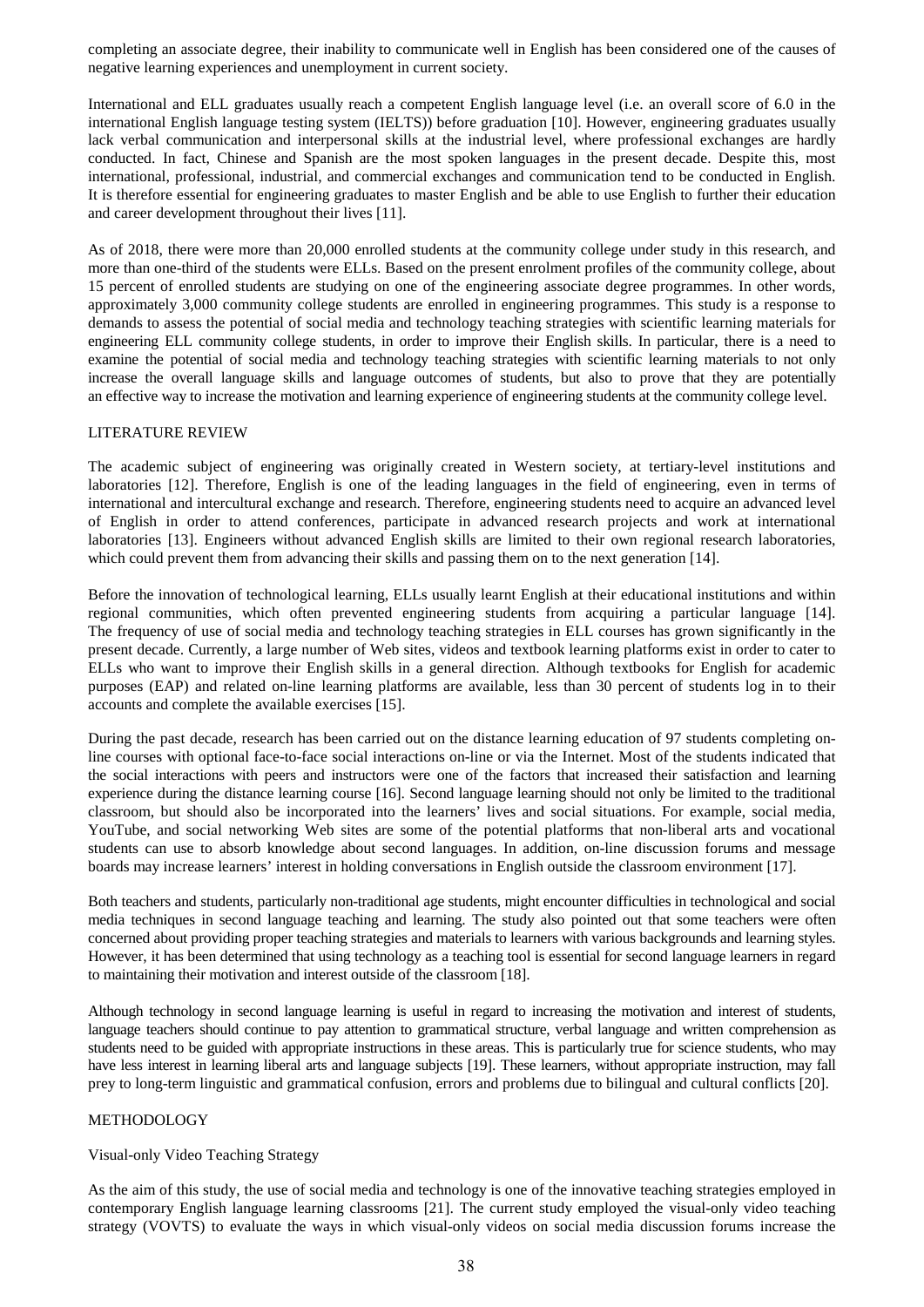interest and motivation of engineering students with regard to learning at the chosen community college in the northern California region of the United States [22].

Unlike traditional English language learning classrooms, which incorporate both general and broad directions and materials (i.e. general training materials), the teaching and learning materials for this pilot study employed tailor-made materials that matched the professional needs of engineering students. In other words, the teaching materials mainly focused on comprehensive skills oriented around science and engineering.

The instructor captured appropriate pictures from laboratory experiments, field work, textbooks and the natural environment to create visual-only videos [23]. The captured pictures relate to each individual chapter. Instructors may capture pictures that are related to each chapter, topic, discussion and case study for a particular weekly class. Each video should be kept under four minutes in length. Each individual video should only contain one set of targeted knowledge (e.g. present tense) with one engineering fact (e.g. *Biomedical engineering is about biology, health science and engineering*). Depending on the level of the course, instructors may increase the level of English in order to match the learning outcomes and expectations.

Besides the knowledge background, the instructors should also be aware that obvious topic sentences should be outlined at the beginning of the videos. The videos should have an eye-catching picture and present a topic sentence within the first 10 seconds. The videos should have the same word size, font and style throughout the series, within the course duration, unless particular knowledge or a specific message must be more obviously delivered. It is worth noting that all of the visual-only videos should be posted on the social media learning platform before the course starts. As each individual has different learning styles and patterns, some learners may find it beneficial to be fully prepared before each lesson starts.

#### Social Media Learning Platform instead of the On-line Learning Platform

One of the features of this study is the use of a social media platform instead of the traditional on-line learning platform (e.g. Moodle). Only a very few university students log in to their on-line learning platform account on a daily basis [24].

A large number of studies indicate that youths, university students and professionals spend at least 10 hours on social media platforms, watching videos and networking. Based on this fact, placing interesting and eye-catching learning materials on the social media platform used for the course is one of the potential ways to encourage students to learn the textbook knowledge outside of traditional ways of doing so (e.g. classroom, textbook learning platform) [25]. In order to attract students, particularly engineering students who have interests in technology-enhanced learning styles, a social media learning platform is essential. To increase the effectiveness of VOVTS with the social media learning platform, five weekly steps are recommended, as follows.

- All of the enrolled students must create a social media account and join a social learning group for the English language learning course.
- The instructor should have posted all the visual-only videos on the social media learning group under the weekly learning file. Each student is free to access, watch and comment on each video.
- Students are required to post at least two comments on each video and respond to each of their peers at least once.
- Instructors and students are encouraged to post comments and feedback.
- Instructors may show the visual-only videos during face-to-face social interactions on-line or via Internet meetings, to encourage further discussion.

#### Research Background of Students and Site

The study worked with three traditional on-campus freshman English comprehensive skills courses exclusively for engineering associate degree students at a community college in the northern California region of the United States.

The researcher invited the course instructor to employ the VOVTS in the curriculum and instruction during the semester. In total, 18 visual-only videos for 12 chapters and six case studies were used. Although the targeted English comprehensive skills courses are designed for engineering students, these three courses only enrolled ELL students who are non-native speakers of English, a total of 79 students ( $N = 79$ ). As a weekly requirement, each student was required to watch and comment on the visual-only video on the social media learning platform. Furthermore, each student needed to comment on at least three other peers' feedback, to encourage discussion. In addition to the VOVTS, students also needed to attend the weekly three-hour on-campus lesson (i.e. three semester credit hours), a mid-term examination, and a final examination and participate in various projects (i.e. normal physical requirements).

#### Data Collection and Analysis

A summative assessment is one of the most common ways to evaluate students' performance. However, for this English course, the instructor decided to employ formative and portfolio assessments, which may make it more difficult to evaluate the quantitative results. Therefore, the researcher decided to conduct a qualitative research method with interview and focus group tools and invite both the instructor and all 79 students to participate.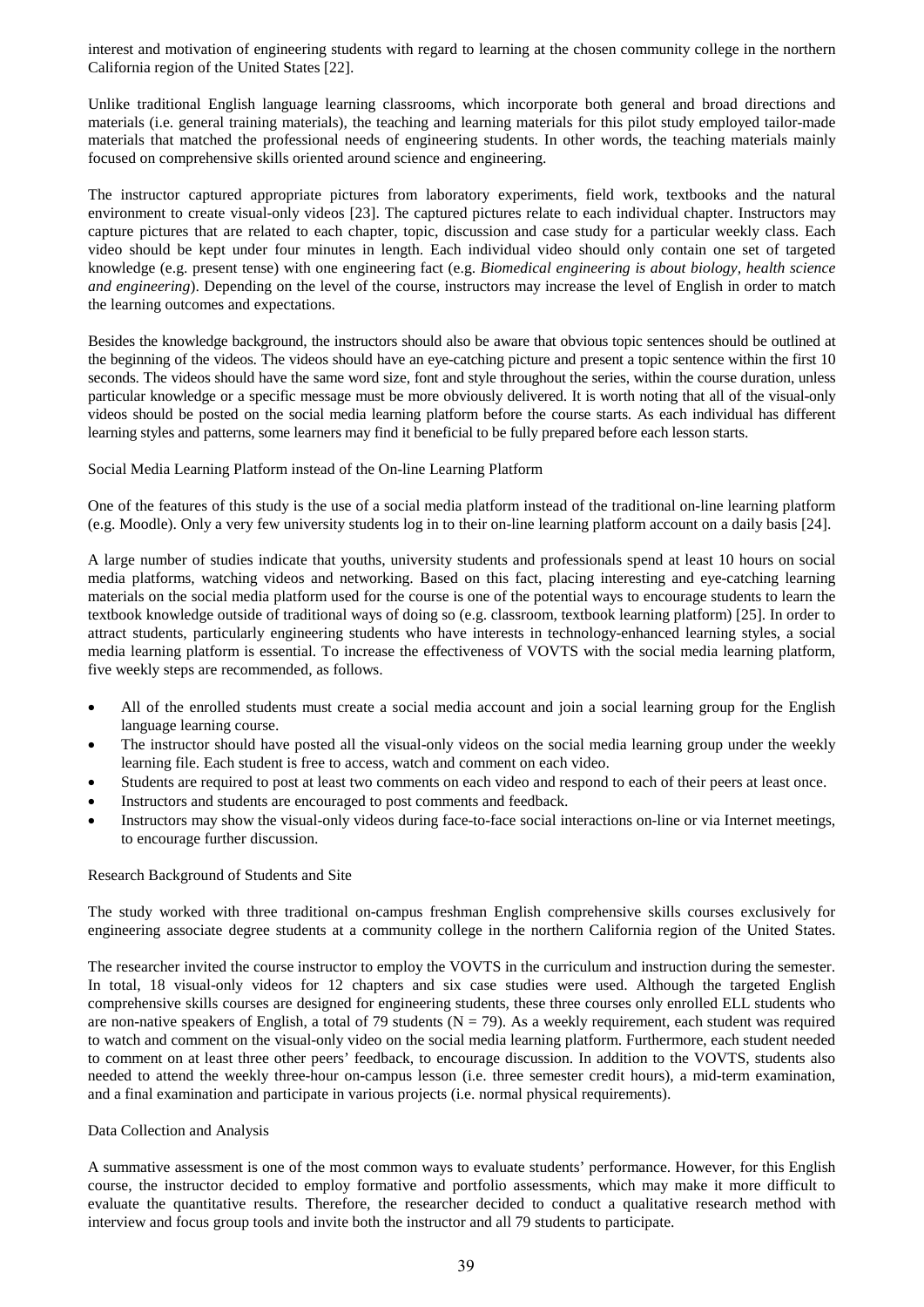The opinions of the instructor and students formed the key information in this study [26]. At the beginning of the semester, the researcher invited both the instructor and the students to participate in the individual interviews and focus groups by the end of the semester. The two steps below were applied:

- The researcher invited the instructor to a one-on-one semi-structured interview, which lasted 36 minutes.
- The researcher created six sections of focus group activities, with 13-14 students in each group. All participants (i.e. the instructor and the students) agreed to participate in the qualitative research data collection groups, which lasted around 40-50 minutes each. After the interviews, the researcher narrowed down the interview and focus group transcripts through open-coding and axial coding procedures, to produce meaningful themes. As a result, five themes were identified.

#### RESULTS AND DISCUSSIONS

After the semester-long freshman English class for ELL engineering students, which incorporated the VOVTS, both the instructor and the students expressed significantly positive opinions for the teaching strategy that made use of a social media learning platform. The following section will outline the findings and results based on the data collected from the participants. The first two themes are the instructor's opinions; the last two themes are the students'.

#### From the Instructor's Perspective

#### *Applicable to the Real Society*

One of the formative assessments that can help to build up a student's portfolio involves gathering together all the comments and feedback from the social media learning platform [27]. Although traditional learning platforms provide systematic grading charts, comment forums, and feedback features, the comments and discussions from the social learning platform served as one of the most important factors used to evaluate students' linguistic skills outside the classroom setting [25]. The instructor stated that this English for specific purposes (ESP) course for engineering students aimed …*to improve the four skills and evaluate students' language abilities outside of the classroom, as well as show them how to use the language properly in society*.

Individual students were allowed to post comments and vocabulary from their lessons to …*the platform, to communicate with people outside of the classroom, so the learning platform allows them to chat with others*. The instructor further stated that the point of language is to communicate and chat with other people in society, not only in the classroom and school environment. The VOVTS offers the …*visual learning tools for visual learners who can view and review the knowledge during their leisure time*.

#### *Motivated due to the Familiar Social Environment and Pictures from their Community*

Most of the students participating in these English courses are international students and immigrants. The surrounding communities become their most familiar social environment during their first few years at the community college. Although the textbook features a large number of international landmarks that may reflect the home communities of students, the instructor found that most of the students enjoyed learning about the local communities in which they are at present living. The instructor suggested that the …*local art museum does not only reflect contemporary fine art; the structure of the gate and the building, the pool with different fish, the insects on the ground also reflect different engineering knowledge in the English language*. Therefore, to increase the motivation of those learning English, instructors should employ real-world examples and the real social environment, involving students' living communities, instead of textbook knowledge.

#### From the Students' Perspectives

#### *Flexibility and Non-pressured Learning Styles*

All 79 students involved in the VOVTS teaching strategy gave positive feedback regarding their lessons. For those who had some experience of textbook-based English language learning courses, the VOVTS provided …*alternative learning methods which can be incorporated into the daily activities of learners* (student #65). Some students also expressed similar ideas in regard to the flexibility of the VOVTS; the course allowed them to access the learning platform at any time. Student #34 said, *My cell phone is always connected to social media apps, so I can access the learning platform on the social media apps, no pressure*. It is shown that the VOVTS provided an alternative learning platform and opportunities for contemporary students to access the knowledge stage.

Students can access the material from their cell phones without additional accounts, which is another successful advantage of the VOVTS. Many of their responses mentioned the convenience of this, as well as the *no-pressure* learning styles involved. For example, student #43 said, …*On traditional platforms, I have to post at least 100 words, read the textbook with black and white pictures, and watch old videos. The VOVTS is like a chatroom. We share what we have learned from the classroom and even daily practices. We share without borders*. Sharing what they had learned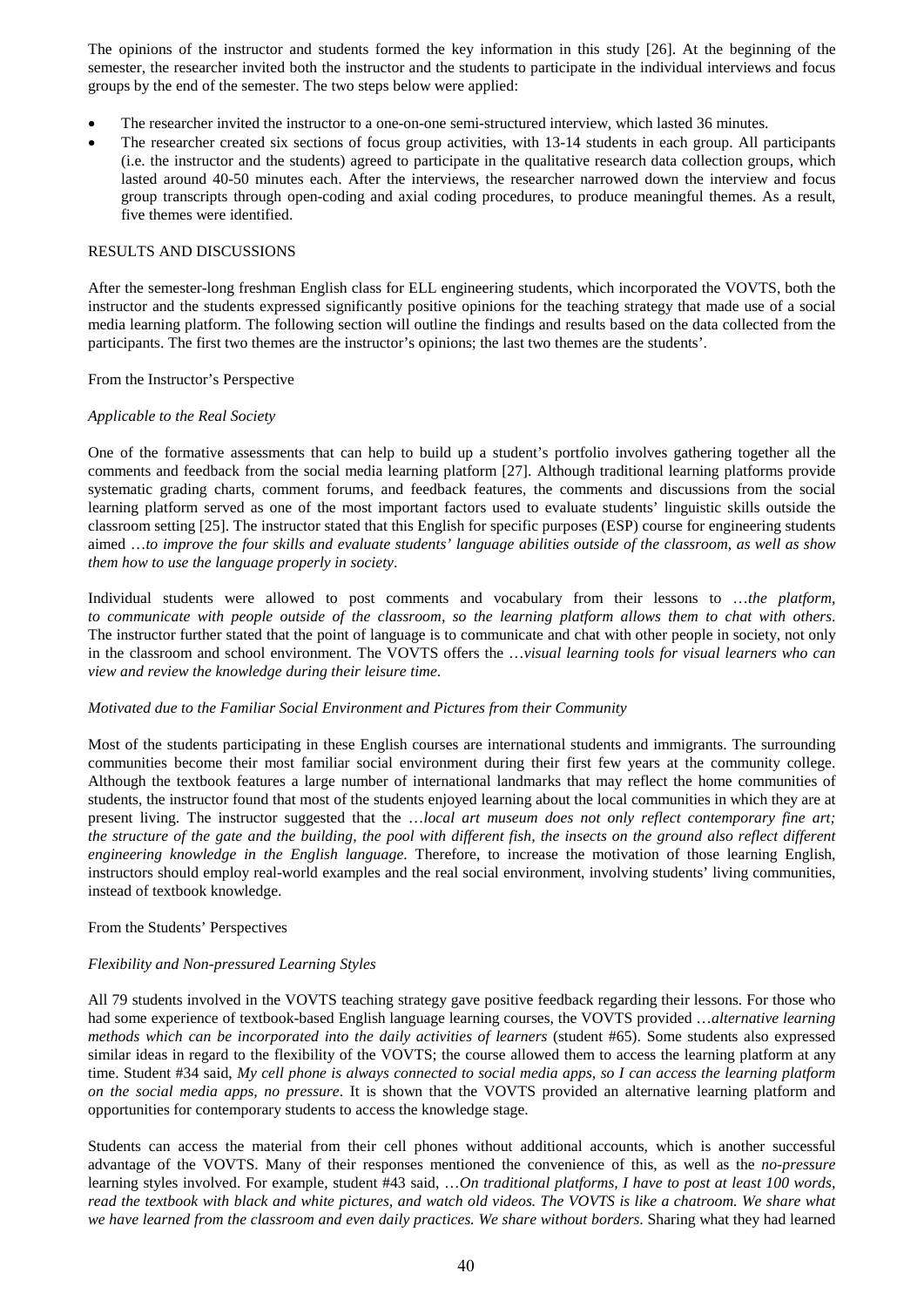from the classroom and daily life without specific requirements was one of the most discussed topics during the focus group activities. Student #12 said:

*I learned some slang and new vocabulary from my part-time workplace. I don't think I could share this on a traditional platform but, on this social media platform, I can share what I want to say with my classmates and teachers. It is a learning method without pressure.*

In short, contemporary students believe convenience is one of the priorities for tertiary education. Unlike the traditional learning styles with textbooks and face-to-face instructions, students tend to employ the learning opportunities in their daily practice. Therefore, the VOVTS satisfied the needs and desires of students, particularly for engineering students, who like to employ Internet-based learning platform [28].

### *Materials Match their Majors and Expectations*

In regard to understanding the teaching materials and videos in the VOVTS, the predominant strategy used was to help students to learn the English language associated with their subject matters, majors and expectations. Two sub-groups and themes were identified. First, for example, in the *Unit 5 Present Tense* exercise, the instructor created videos about the relationship between animals and biology. More than 70 students indicated that the VOVTS and the related videos on the social media learning platform connected with the specific purposes of engineering and science ELL students.

For example, student #2 described the VOVTS and the videos as being *…the keys to applying English grammar and written skills for engineering and science major students*. In another focus group activity, all 13 students echoed how the VOVTS connected with their engineering major and scientific knowledge. For example, student #45 said, …*the visual-only videos from our lessons are connected to our major and other engineering courses at the college*. Student #46 further said:

*Other ESL videos with voiceovers are not connected to our major and pre-made videos from textbooks and online tend to be general. They're not specifically for engineering or our major. These tailor-made videos are interesting and help us to learn engineering and science knowledge at all levels.* 

Besides the way in which the VOVTS and its related videos connect to the majors of and relevant knowledge for engineering ELL students, another majority group of students described how the VOVTS met the expectations of their needs as engineering students. The first of two points can be made: one significant finding regarding the VOVTS concerns the language acquisition expectations of currently enrolled engineering students.

More than 70 students indicated that, after the completion of their associate degree, they intended to enrol directly in a Bachelor's degree programme in engineering. To achieve this goal and gain the grades necessary for their associate degree, a solid foundation in engineering and science English language is essential, as student #38 indicated: *The VOVTS and its videos helped me to gain a strong foundation in engineering English, with applied knowledge for my academic goals*.

More than half of the students stated that the admissions interview for a Bachelor's degree in engineering requires strong English-speaking skills related to engineering. Without the ESP training in English related to engineering, they are less likely to be admitted into a Bachelor's degree programme in engineering at the university level, as student #67 indicated:

*The VOVTS and its video training are solid. I can learn vocabulary related to engineering and applied sciences daily via social media platforms. The visual-only videos assisted me in learning and applying engineering English in regard to my academic goals*.

It is shown that the tailored-made visual-only not only assists students to gain particular knowledge, but also enhances their social and professional skills.

Second: another significant piece of feedback regarding the VOVTS was the English language training and preparation for potential employment after university graduation. A total of 68 students indicated that appropriate English language training in the field of engineering allowed them to seek employment in the Bay Area after graduation (i.e. at both associate and Bachelor levels). Student #33 said, *Engineering English is absolutely needed for engineering graduates*. Student #21 shared a similar idea: *General English is good, but without knowledge of engineering English, I cannot communicate with other co-workers.*

It is worth noting that more than half of the students stated that the VOVTS, with its use of tailormade visual-only videos related to engineering, increased their self-efficacy and self-confidence in regard to seeking internships and postgraduate career pathways that required a strong grasp of engineering-related English. This idea is echoed by the researcher, who opined that science and engineering students tend to apply to liberal arts courses based on the demands of the relevant professions, instead of their personal interests [20]. For example, student #9 said, *I think the engineering English specifically allowed me to seek a better career. It met my expectations*.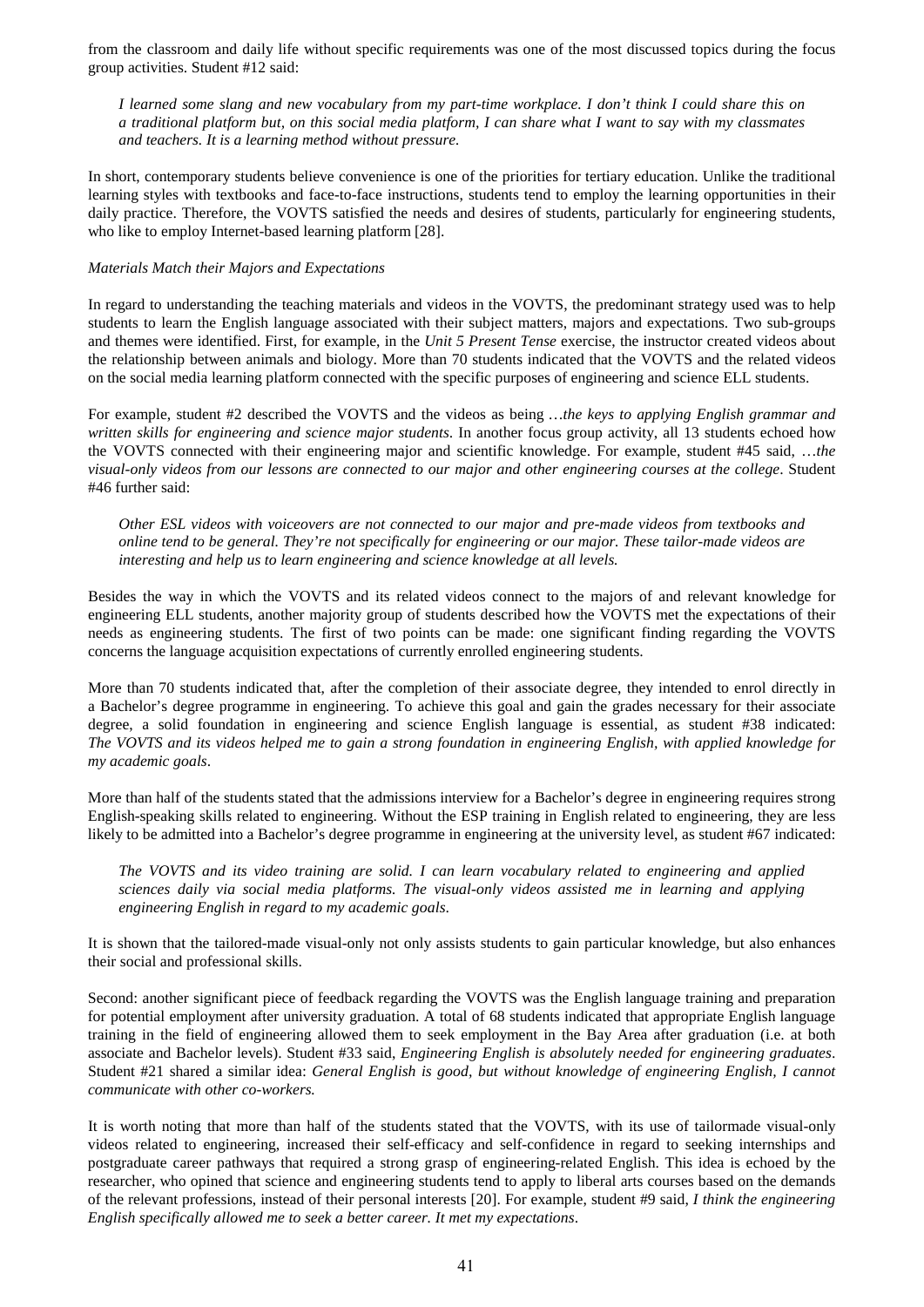## *Self-directed Learning*

Critical thinking, self-directed learning and time management are significant factors for college-level students in regard to gaining an associate degree [29]. Although more than four-fifths of the students were traditional-aged students, several of the students were non-traditional students with different responsibilities. Therefore, logging into the schoolbased learning platform and making use of the afterschool discussion tutorial may not be suitable for such students. The VOVTS, with its related videos, allowed students to learn the English language through a self-directed learning style. Student #33 shared his ideas about the benefits of this, saying, *I can access the learning platform and the pages 24/7 without any problems*. Student #73, who is a parent of two children, also suggested that the self-directed learning style of the platform increased his interest in learning: *I cannot attend tutorials on campus, but I can learn the same knowledge on my cell phone without physically reading the textbook and attending the tutorial*.

# LIMITATIONS AND IMPLEMENTATIONS FOR ENGINEERING ENGLISH

This study provided researchers with an impression of English language learning for engineering ELL students at the first-year level of a community college in the United States. However, there are significant limitations that should be discussed. Four points are expressed below:

- The sample size was small and limited to one community college in the United States. With a larger student population and a more diverse background among the participants, the study would have gained a wider perspective of how the VOVTS and its related videos can be beneficial to engineering students with different demands and desires [30].
- The course participants and student population tended to be ELL students with an upper-intermediate or advancedlevel understanding of the English language. However, the VOVTS may be applicable to English courses for any non-native English language speakers who are enrolled in the engineering programme. In fact, drawing a comparison between ELL and native speaker students in regard to the VOVTS teaching strategies used in engineering English courses would also allow the researchers to gain a better understanding of the learning outcomes and results.
- This study gathered feedback on the VOVTS from both perspectives of instructor and student. However, no grading, academic improvements or increases in language proficiency were captured. Further research is needed to explore how the programme may impact the grades and language proficiency of learners after the completion of the VOVTS. For the purpose of English language courses for engineering students, the increase in language proficiency is a significant reason for students completing the course. Therefore, demonstrating improvements in language proficiency may also be interesting for other English language teachers.
- A mixed-method approach incorporating survey and questionnaire data and interviews from both instructors and students with ELL engineering backgrounds would broaden the direction of this research and allow for an evaluation of the hypotheses [26].

## **CONCLUSIONS**

The completion of this study provides three academic areas that can be recommended to readers and learners in the field of English language learning for engineering students. First, communication in the English language is vital in the field of engineering, as English is an international language of exchange in the field [11]. However, learning the language and liberal arts subjects are not the learning priority of engineering students. To increase the interest of engineering students in learning English, the VOVTS may implement ESP, applied sciences and engineering knowledge into semester-long English courses, with a social media learning style. The findings of this study indicate that the VOVTS has successfully increased the interest in learning English and met the expectations of the students involved [22].

Second, the pilot study employed the VOVTS application. This in-practice paper successfully employed the application and gathered the users' understanding and perspectives of it [22]. The findings suggest that students can access the social media learning platform from their cell phones without additional login procedures. Students therefore were likely to access, comment on, and learn the English language in regard to engineering knowledge disseminated through visualonly videos. Therefore, this study provides a teaching strategy for English language instructors in various subjects and fields with regard to implementing ESP elements in English language courses [28][29].

Third, students can benefit from having a collection of applied science and engineering learning videos and tools that reflects their academic major for their degree programme [29]. When students completed the English language courses, they may thereby apply and transfer the English language skills they have acquired to other courses and career pathways outside the classroom environment.

The findings also indicate that few students believed the knowledge from their English textbook could be applied to their academic study. However, the VOVTS applied textbook knowledge to real-world social practice within the living communities of the students. For example, the visual-only videos described the structures and buildings of students' local communities, which increased both their English and engineering knowledge on a daily basis. The VOVTS enabled students to understand textbook and classroom knowledge not just on a textbook level, but also on a practical and social level.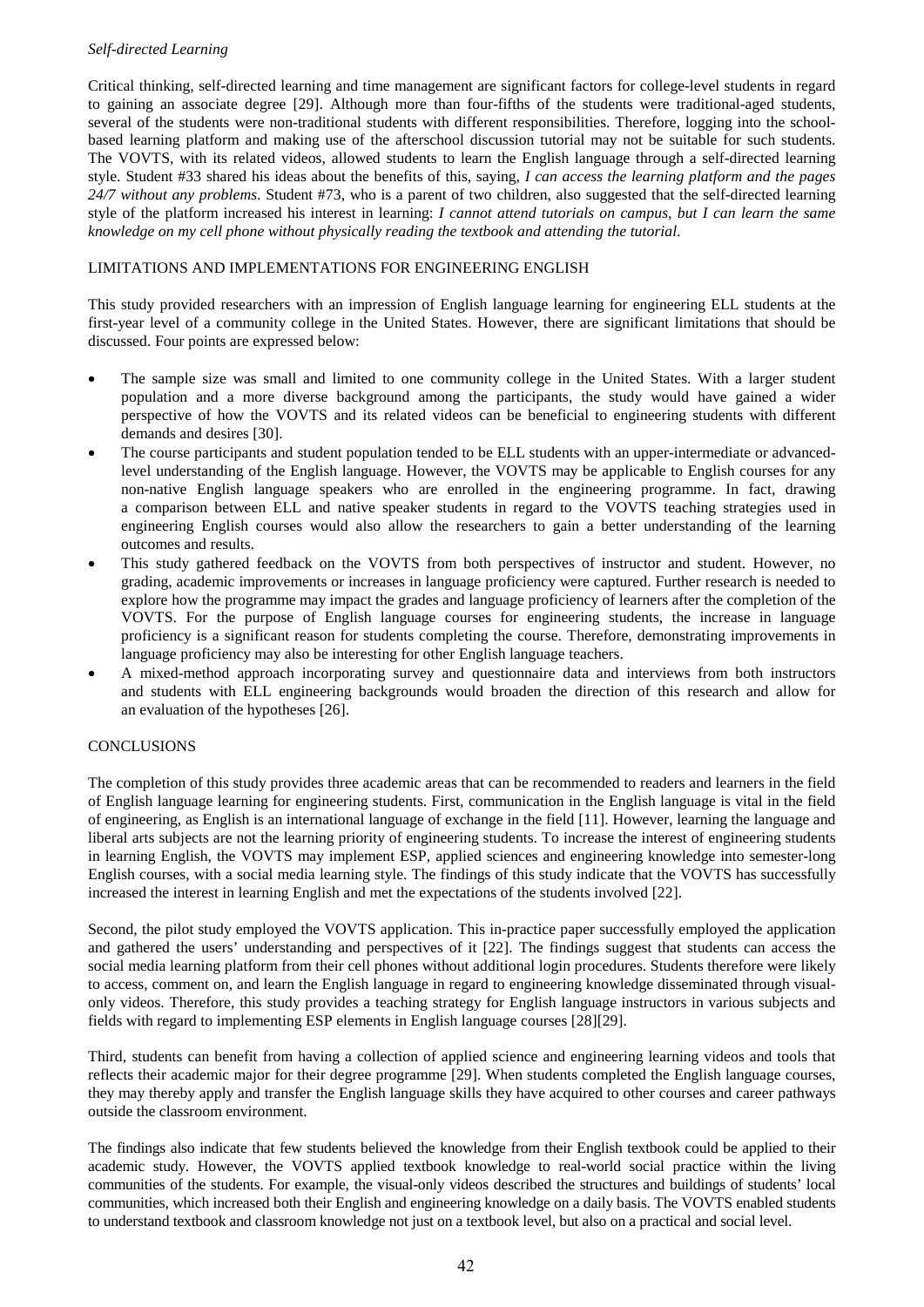Finally, the VOVTS has been demonstrated to be a successful teaching strategy for English language instructors to use in the field of engineering study. It is worth noting that engineering students usually do not have an interest in learning languages and liberal arts subjects. However, if an appropriate teaching strategy (i.e. the VOVTS) is employed, students may achieve positive learning outcomes [22].

## ACKNOWLEDGEMENTS

This research study was supported by the funding from Woosong University, Daejeon, South Korea.

## REFERENCES

- 1. Baltaru, R. and Soysal, Y., Administrators in higher education: organizational expansion in a transforming institution. *Higher Educ.*, 76, **2**, 213-229 (2018).
- 2. Wolters, C. and Hussain, M., Investigating grit and its relations with college students' self-regulated learning and academic achievement. *Metacognition Learning*, 10, **1**, 293-311 (2015).
- 3. Miller, J., Berkey, B. and Griffin, F., International students in American pathway programs: learning English and culture through service-learning. *J. of Inter. Students*, 5, **4**, 334-352 (2015).
- 4. Mantero, M. and McVicker, P., The impact of experience and coursework: perceptions of second language learners in the mainstream classroom. *Radical Pedagogy,* 8, **1**, 1-20 (2006).
- 5. McHatton, P., Listening and learning from Mexican and Puerto Rican single mothers of children with disabilities. *Teacher Educ. and Special Educ.,* 30, **4**, 237-248 (2007).
- 6. Jones, W., Factors correlated with the interactional diversity of community college students. *J. of Diversity in Higher Educ.*, 9, **1**, 81-94 (2016).
- 7. Sengupta, R. and Jepsen, C., California's community college students. *California Counts Population Trends and Profiles*, 8, **2**, 1-24 (2006).
- 8. Andrade, M., International students in English-speaking universities: adjustment factors. *J. of Research in Inter. Educ.*, 5, **2**, 131-154 (2006).
- 9. Kim, S., Academic oral communication needs of East Asian international graduate students in non-science and nonengineering field. *English for Specific Purposes*, 25, **4**, 479-489 (2006).
- 10. Benzie, H., Graduating as a native speaker: international students and English language proficiency in higher education. *Higher Educ. Research & Develop.*, 29, **4**, 447-459 (2010).
- 11. Riemer, M., English and communication skills for the global engineer. *Global J. of Engng. Educ.,* 6, **1**, 91-100 (2002).
- 12. Feisel, L. and Rosa, A., The role of the laboratory in undergraduate engineering education. *J. of Engng. Educ.*, 94, **1**, 121-130 (2005).
- 13. Crystal, D., *English as a Global Language.* (2nd Edn), Cambridge, UK: Cambridge University Press (2003).
- 14. Huckin, T. and Olsen, L., The needs for professional oriented ESL instruction in the United States. *TESOL Quarterly,* 18, **2**, 273-294 (1984).
- 15. Hinkel, E., Current perspective on teaching the four skills. *TESOL Quarterly,* 40, **1**, 109-130 (2006).
- 16. Richardson, J. and Swan, K., Examining social presence in online courses in relation to students' perceived learning and satisfaction. *J. of Asynchronous Learning Networks,* 7, **1**, 68-88 (2003).
- 17. Cook, V., *Second Language Learning and Language Teaching.* New York, NY, USA: Routledge (2016).
- 18. Chun, D. and Smith, B., Technology in language use, language teaching, and language learning. *The Modern Language J.,* 100, **S1**, 64-80 (2016).
- 19. Kern, R., *Language, Literacy, and Technology.* Cambridge, UK: Cambridge University Press (2015).
- 20. Richards, J.C., The changing face of language learning: learning beyond the classroom. *RELC J.,* 46, **1***,* 5-22 (2015)*.*
- 21. Alelaiwai, A., Alghamdi, A., Shorfuzzaman, M., Rawashdeh, M., Hossain, M. and Muhammad, G., Enhance engineering education using smart class environment. *Computers in Human Behavior*, 51, **PB**, 852-856 (2015).
- 22. Dos Santos, L.M., Science lessons for non-science university undergraduate students: an application of visual-only video teaching strategy. *J. of Engng. and Applied Sciences*, 14, **1**, 308-311 (2019).
- 23. Ramsay, S.A., Holyoke, L., Branen, L. and Fletcher, J., Six characteristics of nutrition education videos that support learning and motivation to learn. *J. of Nutrition Educ. and Behavior*, 44, **6**, 614-617 (2012).
- 24. Banados, E., A blended-learning pedagogical model for teaching and learning EFL successfully through an online interactive multimedia environment. *CALICO J.*, 23, **3**, 533-550 (2006).
- 25. Kabilan, M., Ahman, N. and Abidin, M., Facebook: an online environment for learning of English in institutions of higher education. *The Internet and Higher Educ.*, 13, **4**, 179-187 (2010).
- 26. Merriam, S., *Qualitative Research: a Guide to Design and Implementation.* San Francisco, CA, USA: Jossey-Bass.
- 27. Yorke, M., Formative assessment in higher education: moves towards theory and the enhancement of pedagogic practice. *Higher Educ.*, 45, **4**, 477-501 (2003).
- 28. Traylor, R., Heer, D. and Fiez, T., Using an integrated platform for learning/spi trade/ to reinvent engineering education. *IEEE Trans. on Educ.*, 46, **4**, 409-419 (2003).
- 29. Bagdasarov, Z., Luo, Y. and Wu, W., The influence of tablet-based technology on the development of communication and critical thinking skills: an interdisciplinary study. *J. of Research on Technol. in Educ.*, 49, **1-2**, 55-72 (2017).